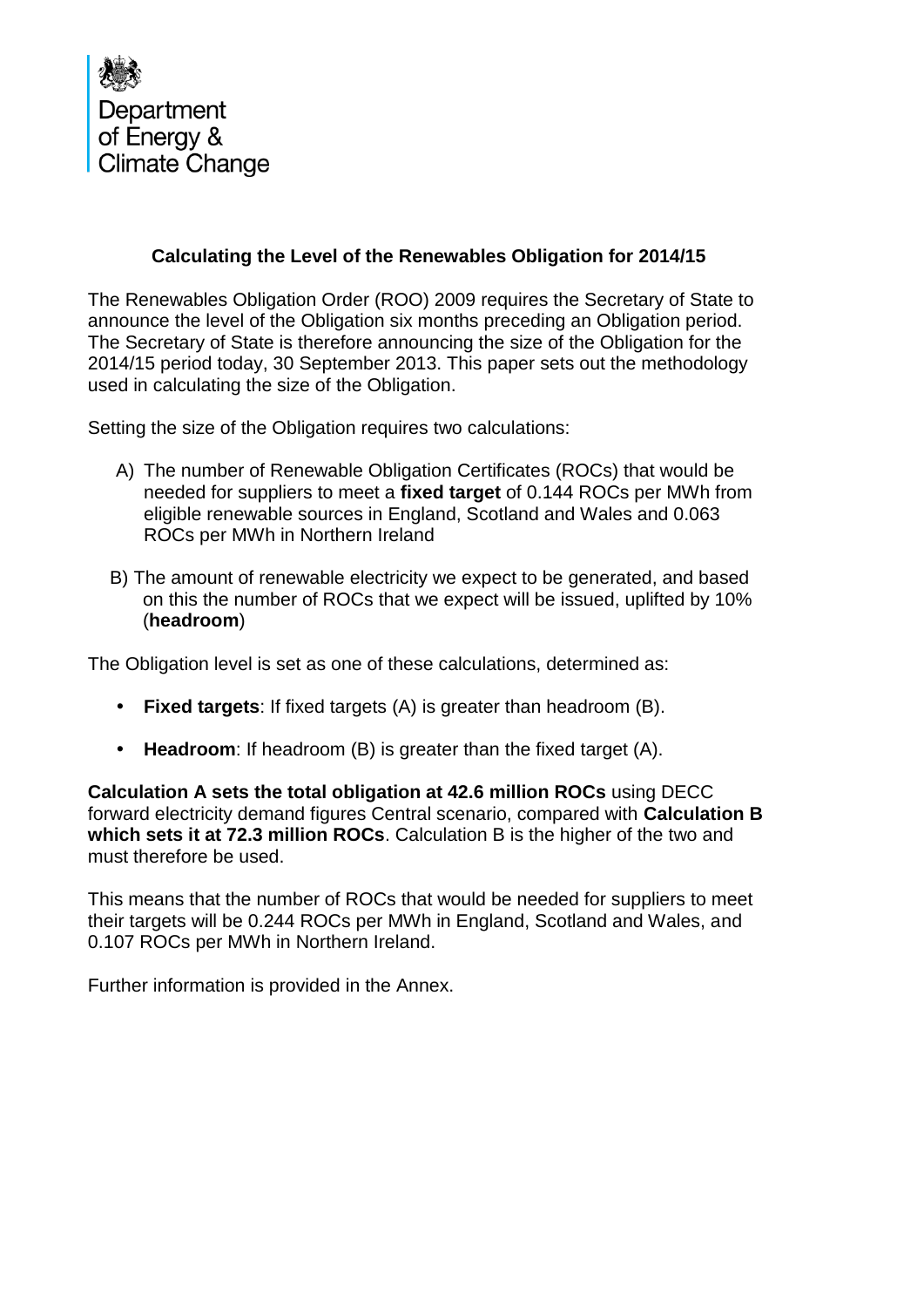## **Calculation A**

For 2014/15 DECC central UEP predictions<sup>1</sup> are that 300.46 TWh of electricity will be supplied by Licensed Supplier Electricity. At 0.144 ROCs per MWh for England and Wales and Scotland; and 0.063 ROCs per MWh for Northern Ireland, this gives a total of 42.6 million ROCs for Calculation A.

## **Calculation B**

Calculation B estimates the potential amount of ROCs to be generated by stations accredited as of 14 August 2012 – multiplying together the MW capacity, the number of hours in the year, the banding level of that technology and the load factors set out below. This is then added to potential new build which will be generating during the period.

The list of potential new build expected to generate in 2014/15 was sourced from the Renewable Energy Planning Database (REPD)<sup>2</sup>, the National Grid's Transmission Entry Capacity (TEC) Report<sup>3</sup>, Distribution Network Operator (DNO) Companies, the CHP Quality Assurance (CHPQA) programme register and Ofgem's preliminary ROC Register<sup>4</sup>. We have also contacted a range of developers and planning authorities to confirm the capacity and timescales for completion of these projects.

DECC's calculations gives a total of 65.7 million ROCs before headroom. With headroom, this gives a total of 72.3 million ROCs. The split between existing stations and new build stations is as follows:

|                                       | ROCs<br>  (millions) |
|---------------------------------------|----------------------|
| Potential ROCs from existing stations | 53.3                 |
| Potential ROCs for new build          | 12.3                 |
| Total (with 10% headroom)             | 72.3                 |

Calculation B is therefore higher than Calculation A. In accordance with the Renewables Obligation Order 2009, Calculation B must be used to set the level of the Obligation in 2014/15.

 $\overline{\phantom{a}}$ <sup>1</sup> Based on latest published DECC electricity consumption predictions (UEP 48, Published in September 2013, [https://www.gov.uk/government/publications/updated-energy-and-emissions](https://www.gov.uk/government/publications/updated-energy-and-emissions-projections-2013)[projections-2013\)](https://www.gov.uk/government/publications/updated-energy-and-emissions-projections-2013).

<sup>2</sup> <https://restats.decc.gov.uk/cms/planning-database-reports/>

<sup>&</sup>lt;sup>3</sup><http://www.nationalgrid.com/uk/Electricity/Codes/systemcode/tectrading/>

[https://www.renewablesandchp.ofgem.gov.uk/Public/ReportManager.aspx?ReportVisibility=1&ReportCat](https://www.renewablesandchp.ofgem.gov.uk/Public/ReportManager.aspx?ReportVisibility=1&ReportCategory=0) [egory=0](https://www.renewablesandchp.ofgem.gov.uk/Public/ReportManager.aspx?ReportVisibility=1&ReportCategory=0)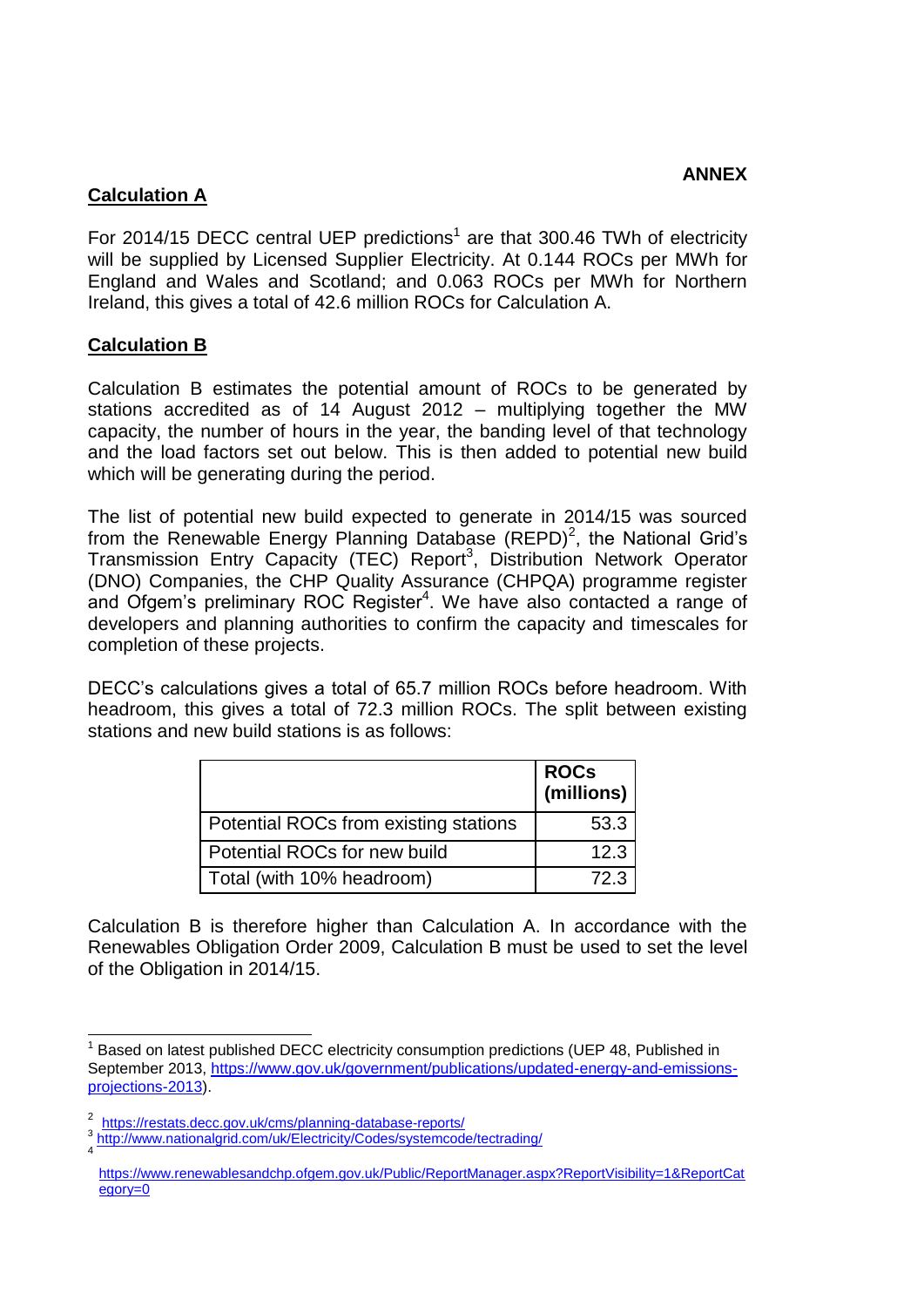# **Assumptions used for Calculation B**

### **Biomass co-firing and conversions**

We have based our assumptions on the likely level of generation under the enhanced co-firing and biomass conversion bands from information provided by generators as part of the voluntary cost control notification process announced on 5 October  $2012^5$ , the FID enabling process and discussions within individual operators. Because of the relatively small number of plants involved, and the commercially sensitive nature of some of the information given to us, we are not publishing the amount of generation we are assuming for these categories.

#### **Choice of scheme between the RO and Contracts for Difference and FID Investment Contracts**

At the present time developers are unable to make a firm choice between the RO and CfD or Investment Contracts. We have therefore taken a cautious approach to the calculation of the RO for 2014/15 and assumed that all projects likely to commission during the next Obligation period will seek support under the RO.

### **Load Factors**

For all load factors, DECC has considered actual generation and capacity (from the Digest of UK Energy Statistics<sup>6</sup> (DUKES) and the ROC register). Where historic load factors showed a clear trend, this trend was continued for 2014/15. If there was not a clear trend, averages were considered as described below, ranging from averages over the last one to 14 years. The following load factors were used in the calculation:

| <b>Technology</b> |                  | Load<br><b>Factor</b> | <b>Source and rationale</b>                                                                                                                                                                    |
|-------------------|------------------|-----------------------|------------------------------------------------------------------------------------------------------------------------------------------------------------------------------------------------|
|                   | Category         |                       |                                                                                                                                                                                                |
|                   |                  |                       |                                                                                                                                                                                                |
|                   | England and      |                       |                                                                                                                                                                                                |
|                   | Wales            | 25.5%                 |                                                                                                                                                                                                |
|                   | Scotland         | 28.6%                 | Average load factor between 1998-<br>2011 (14 years) on an unchanged<br>configuration basis. The 14-year<br>average UK load factor is 27.6%, the<br>15-year average including 2012 is<br>27.5% |
| Onshore wind      |                  |                       |                                                                                                                                                                                                |
|                   | Northern Ireland | 33.0%                 |                                                                                                                                                                                                |

 5 <https://www.gov.uk/government/news/hayes-gives-investors-in-biomass-a-boost>

<sup>6</sup> <http://www.decc.gov.uk/en/content/cms/statistics/publications/dukes/dukes.aspx>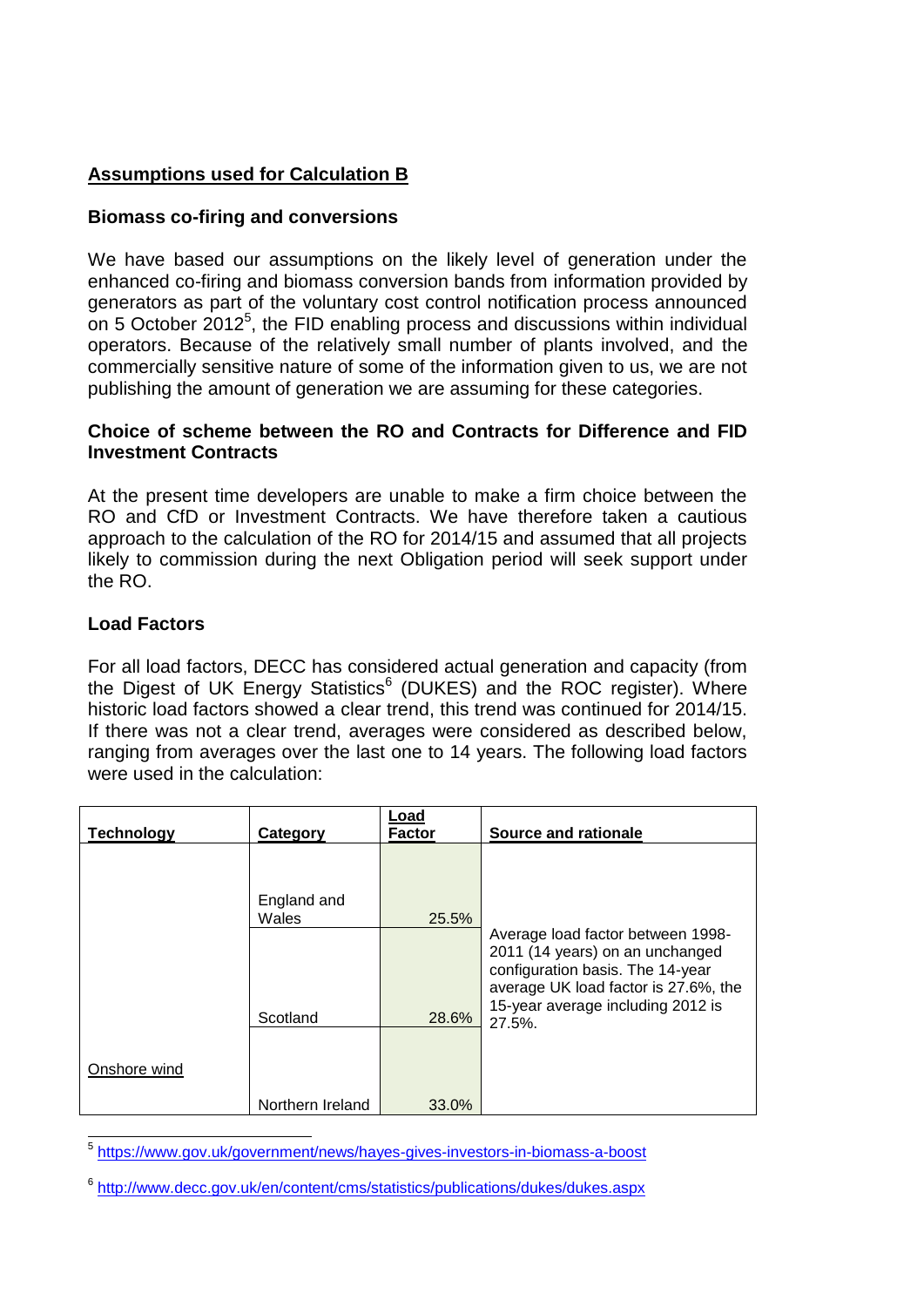|                             |         |       | Average load factor between 2008                                          |
|-----------------------------|---------|-------|---------------------------------------------------------------------------|
| Offshore wind               |         | 33.1% | and 2012 (5 years), on an<br>unchanged configuration basis. <sup>7</sup>  |
|                             |         |       |                                                                           |
|                             |         |       |                                                                           |
|                             |         |       | Average load factor between 2009                                          |
|                             |         | 36.4% | and 2012 (4 years), on an<br>unchanged configuration basis.               |
|                             | $<$ 5MW |       |                                                                           |
|                             |         |       |                                                                           |
|                             |         |       | Average load factor between 2009                                          |
| <u>Hydro</u>                |         |       | and 2012 (4 years), on an                                                 |
|                             | > 5MW   | 35.3% | unchanged configuration basis.                                            |
|                             |         |       | The load factor for landfill gas<br>exhibits a downward trend. End of     |
|                             |         |       | year load factors between 1997 and                                        |
|                             |         |       | 2012 (16 years) have been                                                 |
|                             |         |       | extrapolated to 2014. Load factors on                                     |
|                             |         |       | an unchanged configuration basis<br>were not used as there is evidence of |
|                             |         |       | site decline which is better captured                                     |
| Landfill gas                |         | 57.5% | by the end of year load factor.                                           |
|                             |         |       |                                                                           |
|                             |         |       |                                                                           |
|                             |         |       |                                                                           |
|                             |         |       | Average load factor between 2009                                          |
| Sewage gas                  |         | 51.1% | and 2012 (4 years), on an<br>unchanged configuration basis.               |
|                             |         |       |                                                                           |
|                             |         |       | 2012 unchanged configuration load                                         |
|                             |         |       | factor. The AD load factor has been                                       |
|                             |         |       | increasing since 2009 due to<br>technological advances. As such,          |
|                             |         |       | using an average over the last four                                       |
|                             |         |       | years is likely to understate the                                         |
| <b>Anaerobic Digestion</b>  |         | 65.4% | outturn load factors.                                                     |
|                             |         |       | Average load factor between 2009-                                         |
| <b>Energy from Waste</b>    |         |       | 2012 (four years), on an unchanged                                        |
| CHP                         |         | 66.6% | configuration basis. <sup>9</sup>                                         |
|                             |         |       |                                                                           |
|                             |         |       | Average plant biomass load factor<br>between 2009 and 2012 (4 years) on   |
| Fuelled                     |         | 64.0% | an unchanged configuration basis. <sup>10</sup>                           |
|                             |         |       |                                                                           |
| Photovoltaics (Solar<br>PV) |         | 11.1% | Solar PV consultation - IA                                                |

<sup>————————————————————&</sup>lt;br><sup>7</sup> This load factor is similar to the load factor used for new build RO projects in the Draft Delivery

actuals.<br><sup>9</sup> See fn 8

 $10$  See fn 8

Plan.<br><sup>8</sup> The load factor used in the Draft Delivery Plan for CfD supported plants is a maximum annual load factor for new plants. The load factor used for the RO Calculation is based on historic